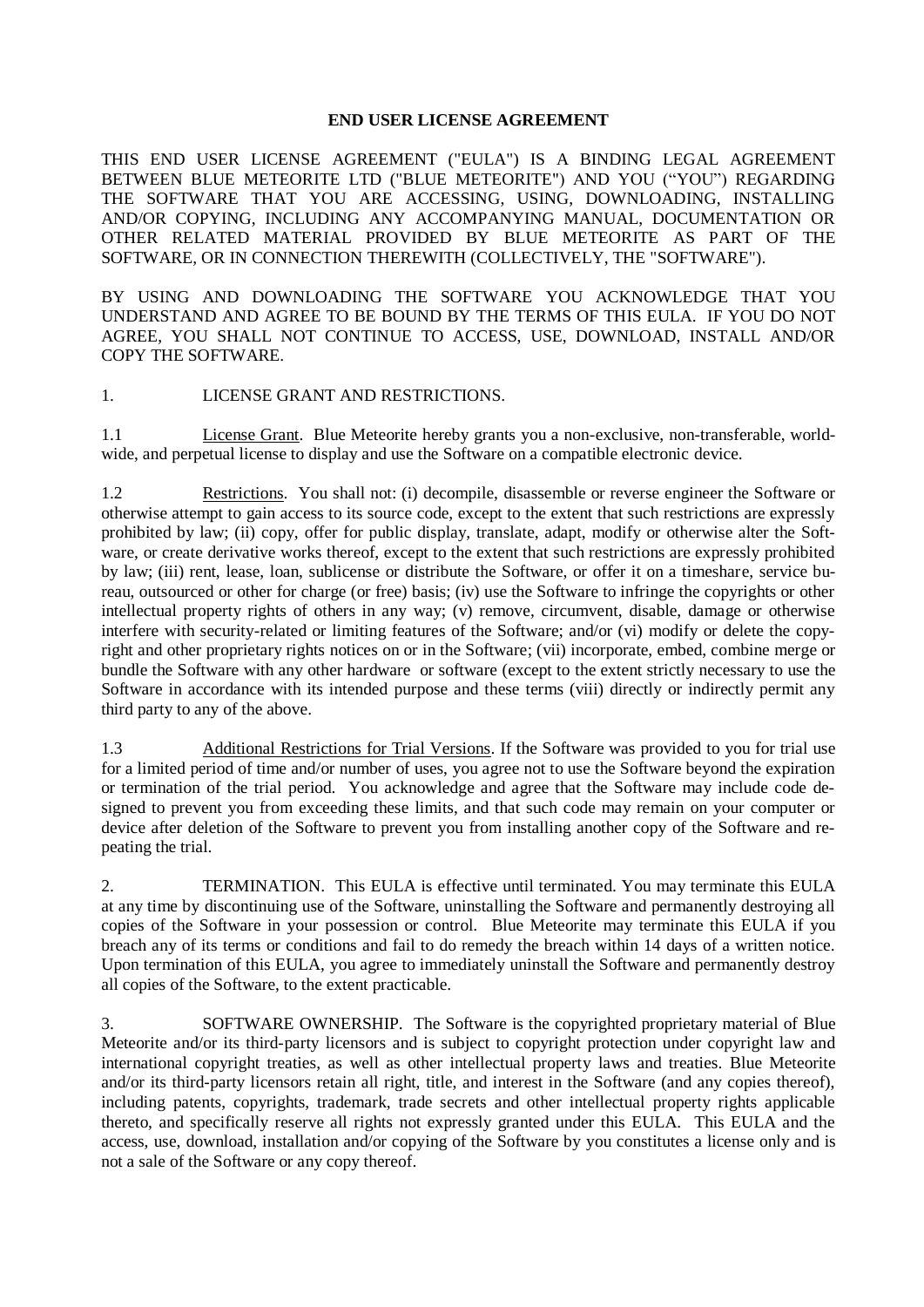4. CONFIDENTIALITY. You acknowledge that the Software contains proprietary and confidential information of Blue Meteorite and/or Blue Meteorite's licensors (collectively, "Confidential Information.") You shall not disclose, provide or otherwise make available to any third parties any such Confidential Information.

5. NO WARRANTIES BY BLUE METEORITE.

5.1 Disclaimer of Warranty. EXCEPT AS SPECIFICALLY PROVIDED HEREIN BLUE METEORITE MAKES NO WARRANTIES PERTAINING TO THE SOFTWARE, WHICH IS BEING PROVIDED "AS IS." TO THE MAXIMUM EXTENT PERMITTED BY APPLICABLE LAW, ALL OTHER WARRANTIES, EXPRESS OR IMPLIED, INCLUDING, BUT NOT LIMITED TO, WARRANTIES OF MERCHANTABILITY, FITNESS FOR A PARTICULAR PURPOSE, TITLE, AND NON-INFRINGEMENT, OR WARRANTIES THAT THE SOFTWARE WILL BE ERROR-FREE, SECURE OR VIRUS-FREE, ARE HEREBY EXPRESSLY DISCLAIMED.

THE SOLE WARRANTIES MADE BY BLUE METEORITE IN CONNECTION WITH THE SOFTWARE ARE THAT:

(A) IT WILL WORK SUBSTANTIALLY IN THE MANNER DESCRIBED IN THE SOFTWARE DOCUMENTATION FOR A PERIOD OF 30 DAYS FROM THE FIRST DAY THE SOFTWARE IS FIRST INSTALLED; AND

(B) IT DOES NOT INFRINGE THE IP OF ANY PERSON.

YOUR SOLE REMEDY FOR ANY BREACH OF THE WARRANTIES IS THAT WE MUST, AT OUR OPTION, EITHER:

(A) MODIFY THE SOFTWARE; OR

(B) REPLACE THE SOFTWARE WITH SOFTWARE OF SUBSTANTIALLY SIMILAR FUNCTIONALITY,

SO AS TO CORRECT ANY DEFECT OR TO RENDER ITS USE NON INFRINGING (AS THE CASE MAY BE) PROVIDED THAT THE IDENTIFIED DEFECT OR INFRINGEMENT HAS NOT BEEN CAUSED BY:

(I) ANY MODIFICATION, VARIATION OR ADDITION TO THE SOFTWARE NOT PERFORMED BY US;

(II) INCORRECT USE, ABUSE OR CORRUPTION OF THE SOFTWARE; OR (III) THE USE OF THE SOFTWARE WITH OTHER SOFTWARE OR ON EQUIPMENT WITH WHICH IT IS INCOMPATIBLE.

YOU MUST PROVIDE SUFFICIENT INFORMATION ABOUT ANY DEFECT TO ENABLE US TO REPRODUCE IT ON OUR SYSTEMS.

5.2 No Right to Receive Support or Updates. In no event shall Blue Meteorite be obligated to provide, or otherwise be responsible for providing, support, training, maintenance, upgrades, enhancements, error corrections or any other modifications or changes to the Software. However, you may enter into a Fresh subscription agreement with your local distributor for Valo Intranet license maintenance.

6. LIMITATION OF LIABILITY. IN NO EVENT SHALL BLUE METEORITE'S TOTAL AGGREGATE LIABILITY TO YOU FOR DIRECT DAMAGES, LOSSES, AND CAUSES OF ACTION ARISING OUT OF OR RELATING TO THIS EULA AND/OR YOUR USE OF THE SOFTWARE EXCEED THE AMOUNT PAID BY YOU FOR THE SOFTWARE OR TWENTY U.S. DOLLARS (\$20.00), WHICHEVER IS GREATER. IN NO EVENT WILL BLUE METEORITE BE LIABLE FOR ANY INDIRECT, SPECIAL, INCIDENTAL, CONSEQUENTIAL, OR ANY OTHER TYPE OF DAMAGES (INCLUDING, WITHOUT LIMITATION, DAMAGES RELATING TO LOST PROFITS, LOSS OF DATA, PRIVACY, NEGLIGENCE OR OTHER DUTY OF CARE), EVEN IF BLUE METEORITE HAS BEEN ADVISED OF THE POSSIBILITY OF SUCH DAMAGES.